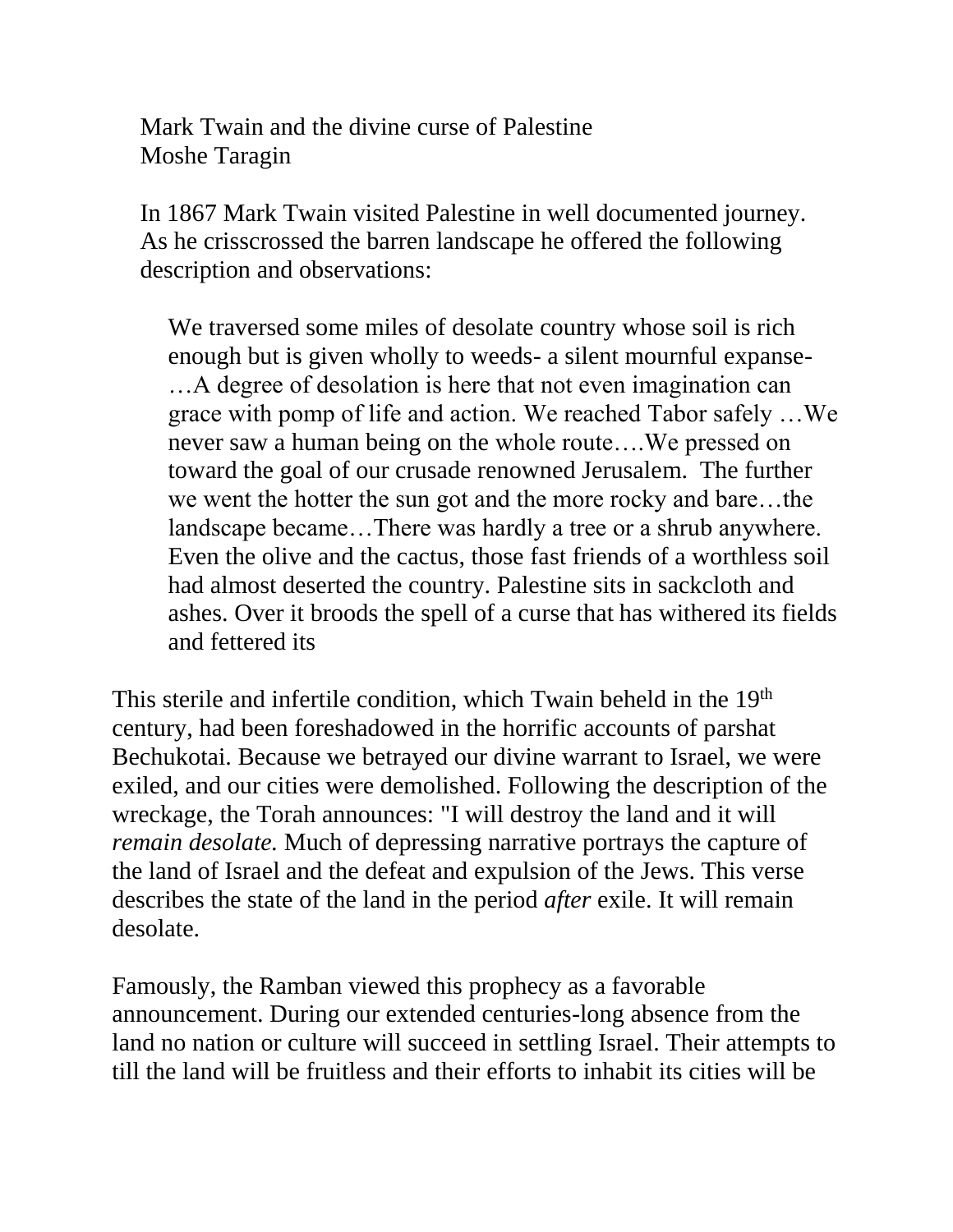futile. The land will remain desolate, empty, and "available" for the return of her children.

For centuries, powerful empires endeavored in vain to conquer Israel and establish a lasting presence. However, Israel didn't yield its fertility, nor did it invite long term human colonization. The land still carried a divine curse which could only be alleviated by *our* return and *our* rehabilitation of the land. We corrupted the integrity and honor of this land and only we can lift the curse.

Moreover. the land *itself* refused to embrace strangers. They were welcome to come and sojourn, but each settlement of this eternal land came with an expiry date. Those who tried to remain beyond "checkout" time were violently expelled. The land waited in animated suspension for the return of her children, who alone could unlock her full potential. Until we returned the land remained inactive and defiant.

The Ramban didn't just write about an abstract phenomenon– he lived this prophecy in a very personal fashion. In 1267, emigrating from Spain to Israel, he encountered a fledgling Jewish community in a land of ghosts. The city of Jerusalem could barely muster a minyan of ten men!

During the Ramban's era in particular, the land violently revolted against its would-be conquerors. Even short-term admittance to foreigners was denied. In the roughly 120 years between 1177 and 1291 numerous wars were waged over cities in Israel and particularly over Yerushalayim. Saladin falls to the Crusaders in 1177 only to defeat them ten years later. Just four years afterward, in 1191, he falls to the armies of the third Crusade. In the latter half of the next century Crusader armies would fall to invading Egyptian forces. The land was in outright convulsion and all human attempts to seize the land of G-d were thwarted. The Jews may have been long ago exiled, but their land remained lay in wait. The prophecy of Bechukotai, was in full display to the Ramban and his contemporaries.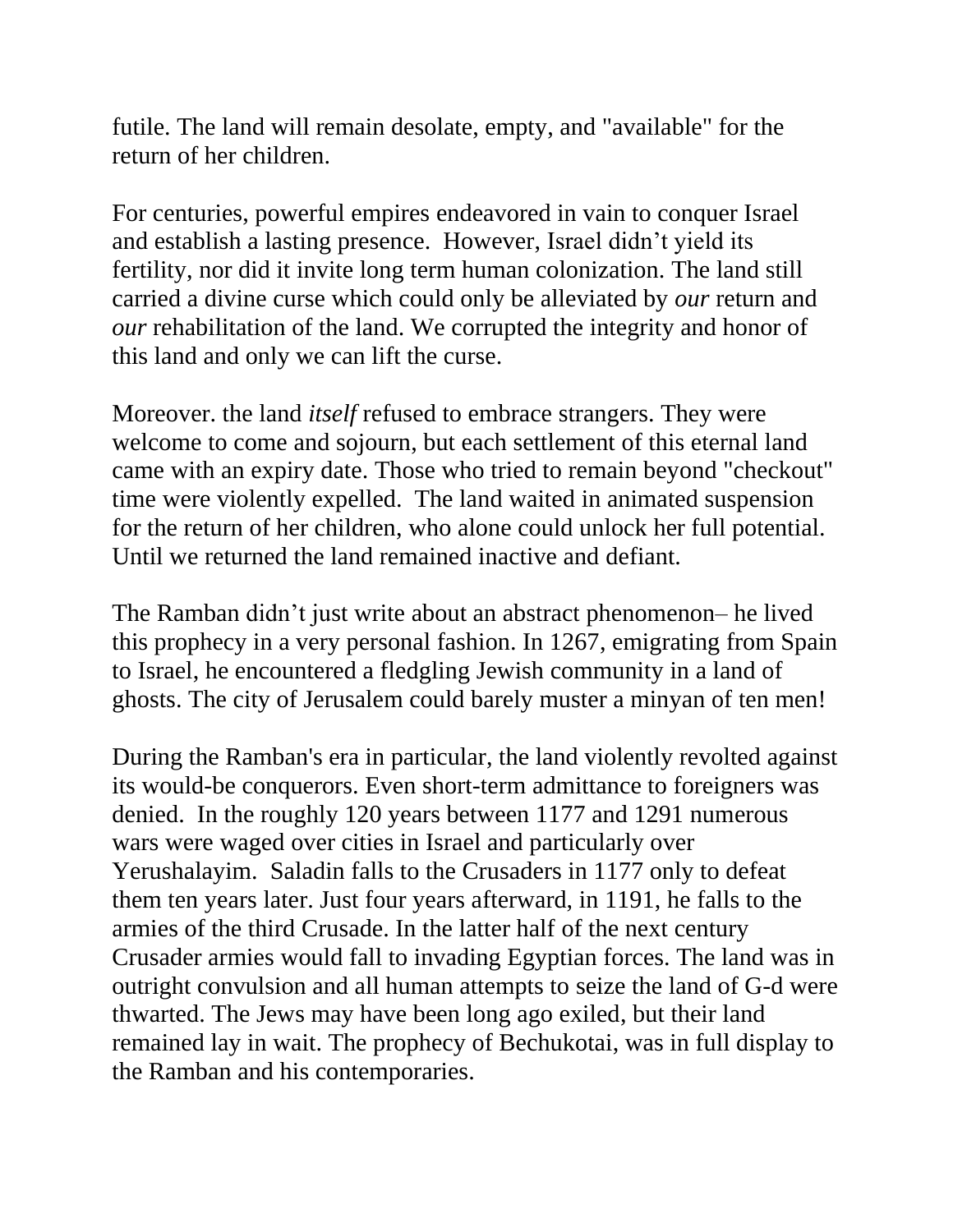Fast forward six centuries later and Twain witnesses the same prophecystill alive and still resisting settlement of the land. Too bad he didn't study the Ramban! How long would it take for this eternal curse to be lifted? Surprisingly, not long at all. It just took the return of the indigenous dwellers of Israel.

Less than fifteen years after Twain's visit through the wastelands of Palestine, history shifted and the land reawakened. Our motherland opened her arms to her lonely and long-lost children. Deserts and arid lands once again bloomed with lush verdant landscapes and sprouted fruits and crops which had been absent for two millennia. Malariainfested swamplands were drained to forge modern cities such as Petach Tikva and Chadera. Through great devotion and sometimes, at the great cost of life, large dormant terrains were now teeming with Jewish life.

We haven't just restored the land's ancient fertility, we have innovated modern ways to preserve it. Facing the challenges of limited water supply in an urbanized modern world, we have learned to conserve our sweet water while sweetening our hard coastal water. While we continue to daven for Heavenly rain, we provide as much human water as possible to our land and her children.

Beyond the agricultural renaissance, we have managed to construct a modern democracy upon a land which witnessed the brutal force of totalitarian rule since Titus demolished the Temple. The combination of democratic freedom coupled with economic welfare are rare in the modern world, and even more so in our part of the world. Part of the resuscitation of Israel is not just the agricultural revival but the construction of a stable and sturdy modern state built upon the principles of freedom and human dignity.

We still yearn for an ultimate and final spiritual revival, the construction of a Temple and a state saturated with the presence of God. Until then, history remains imperfect and our accomplishments preliminary. Yet,